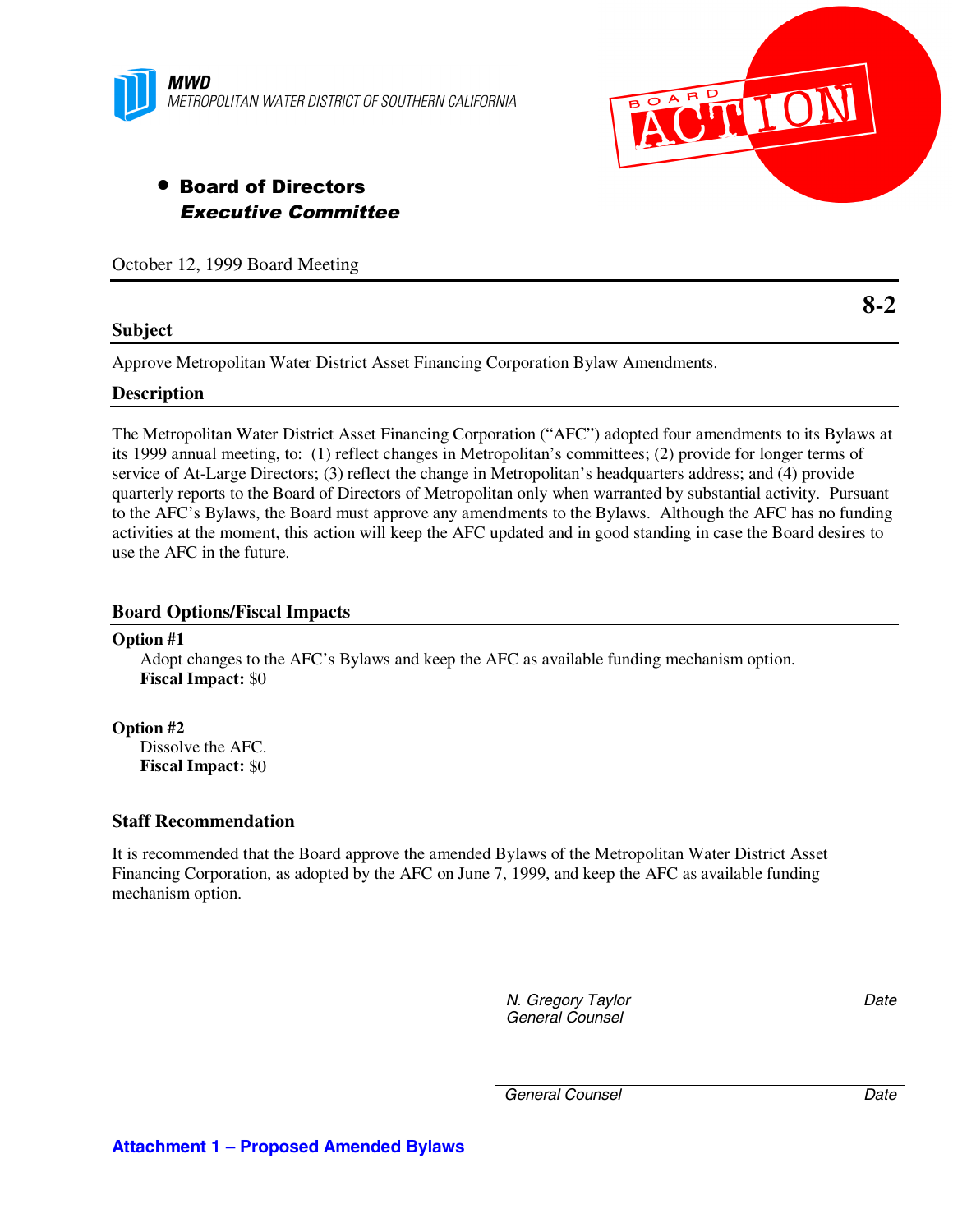## **PROPOSED AMENDED BYLAWS**

for the regulation, except

as otherwise provided by statute or

its Articles of Incorporation,

OF

#### THE METROPOLITAN WATER DISTRICT ASSET FINANCING CORPORATION

### A California nonprofit public benefit corporation

#### ARTICLE I. OFFICES.

Section 1. Principal Office. The corporation's principal office shall be fixed and located at such place within the County of Los Angeles as the Board of Directors (the "Board") of this corporation shall determine. The Board is granted full power and authority to change said principal office from one location within the County of Los Angeles to another.

Section 2. Other Offices. Branch or subordinate offices may at any time be established by the Board at any place or places.

#### ARTICLE II. MEMBERSHIP.

There shall be no members of the corporation.

#### ARTICLE III. DIRECTORS.

Section 1. Powers. Subject to limitations of the Articles of Incorporation of the Corporation, of these Bylaws, and of the laws of the State of California, the activities and affairs of the corporation shall be conducted and all corporate powers shall be exercised by or under the direction of the Board. The Board may delegate the management of the activities of the corporation to any person or persons, a management company or committees however composed, provided that any such delegation other than to a committee of the Board or to the staff of The Metropolitan Water District of Southern California ("Metropolitan") must be approved by the Board of Directors of Metropolitan, and provided, moreover, that the activities and affairs of the corporation shall be managed and all corporate powers shall be exercised under the ultimate direction of the Board. Without prejudice to such general powers, but subject to the same limitations, it is hereby expressly declared that the Board shall have the following powers in addition to the other powers enumerated in these Bylaws:

(a) To select and remove all of the other officers, agents and employees of the corporation, prescribe such powers and duties for them not inconsistent with law, with the Articles of Incorporation or these Bylaws and require from them security for faithful service.

(b) To conduct, manage and control the affairs and business of the corporation and make such rules and regulations therefor not inconsistent with law, with the Articles of Incorporation, or these Bylaws, as they may deem necessary or appropriate.

(c) To adopt, make and use a corporate seal and to alter the form of such seal from time to time as they may deem necessary or appropriate.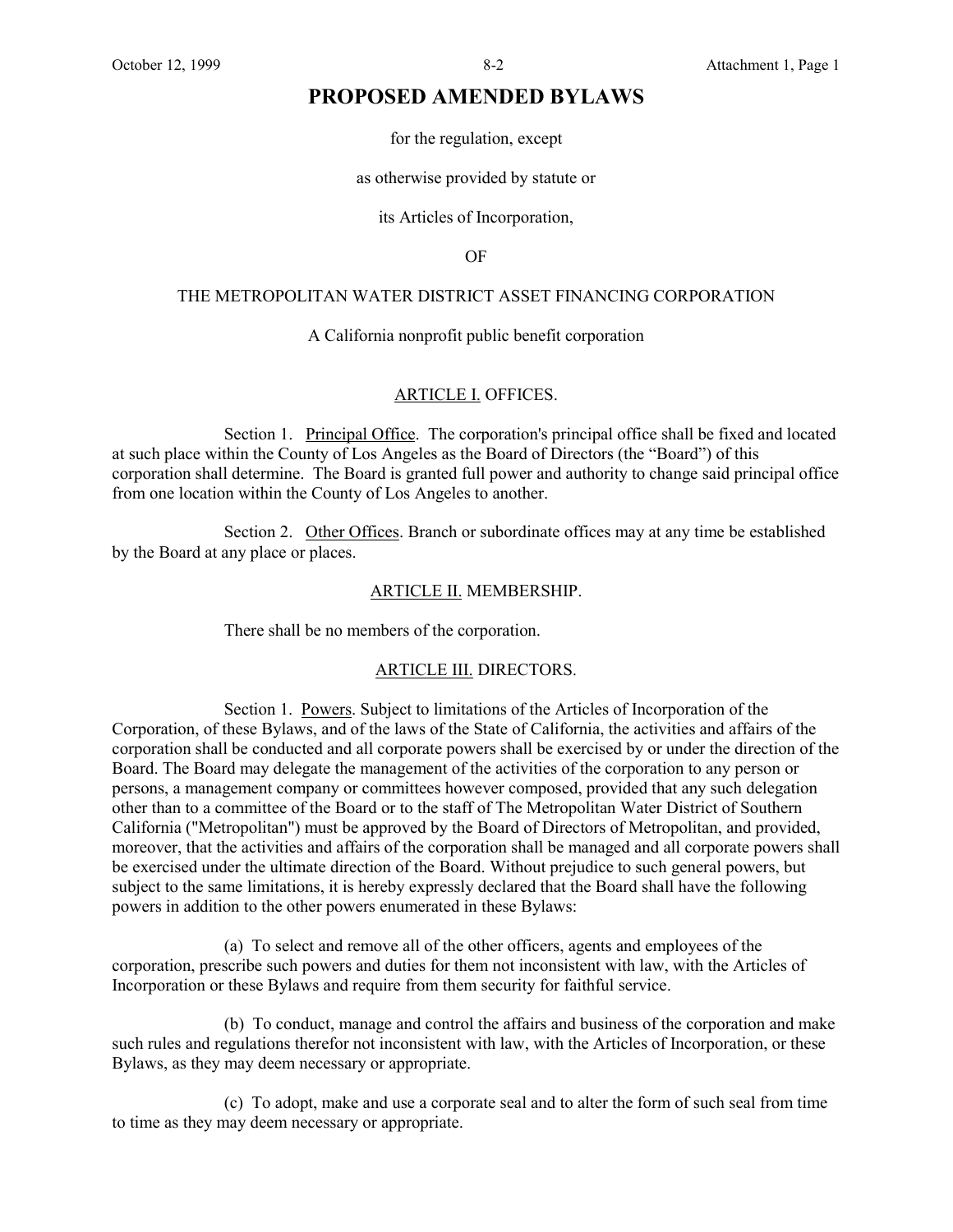(d) To borrow money and incur indebtedness for the purpose of the corporation, and to cause to be executed and delivered therefor, in the corporate name, promissory notes, bonds, debentures, deeds of trust, mortgages, pledges, hypothecations or other evidences of debt and instruments securing the payment of the same.

(e) To appoint an Executive Committee (subject to the provisions of the Bylaws) and other committees, and to delegate to the Executive Committee any of the powers and authority of the Board in the management of the business and affairs of the corporation, except the power to amend or repeal Bylaws. Right of notice and participation by Metropolitan representatives at any committee meeting shall be the same as that provided in Section 10 below.

Section 2. Number of Directors. The authorized number of directors shall be five (5) until changed by amendment of the Articles of Incorporation or by a Bylaw.

Section 3. Designation of Directors. The directors of the Corporation shall consist of five (5) directors, including the Chairman of the Board of Directors of Metropolitan, the Chairman of the Special Committee on Real Property Management *Subcommittee on Real Property and Asset Management* of Metropolitan and the Chairman of the Finance and Insurance Committee of Metropolitan or their designees. The remaining two (2) directors shall be appointed at-large by the Chairman of the Board of Directors of Metropolitan from among the Board of Directors of Metropolitan (the "At-Large Directors").

Section 4. Term of Offices. At-Large Directors shall initially be appointed by the Chairman of the Board of Directors of Metropolitan for a term ending on December 31, 1996. Thereafter, the Chairman of the Board of Directors of Metropolitan shall annually designate the At-Large Directors. The At-Large Directors shall hold office for one year *until replaced by the Chairman of the Board of Directors of Metropolitan* and until a successor has been designated and qualified, or until changed by amendment of the Articles of Incorporation or by a Bylaw. The other directors shall hold office until a successor has been designated and qualified, or until changed by amendment of the Articles of Incorporation or by a Bylaw.

Section 5. Vacancies. Resignation and Removal. In the event that Metropolitan has a vacancy with regards to one of the five positions then serving on the Board, the "acting, interim," or "replacement" director shall serve as director of the Corporation until the Board of Directors of Metropolitan or the Chairman of the Board of Directors of Metropolitan, as applicable, designates a permanent successor to the vacant office.

Subject to the provisions of Section 5226 of the California Nonprofit Public Benefit Corporation Law, any director shall resign effective upon his or resignation, removal or replacement from his or her position as a director of Metropolitan.

The Board may declare vacant the office of a director who has been declared of unsound mind by a final order of court, or convicted of a felony, or been found by a final order or judgment of any court to have breached any duty arising under Article 3 of the California Nonprofit Public Benefit Corporation Law.

No reduction of the authorized number of directors shall have the effect of removing any director prior to the expiration of the director's term of office.

Section 6. Place of Meeting. Meetings of the Board shall be held at any place within or without the State of California which has been designated from time to time by the Board. In the absence of such designation, regular meetings shall be held at the principal office of the corporation.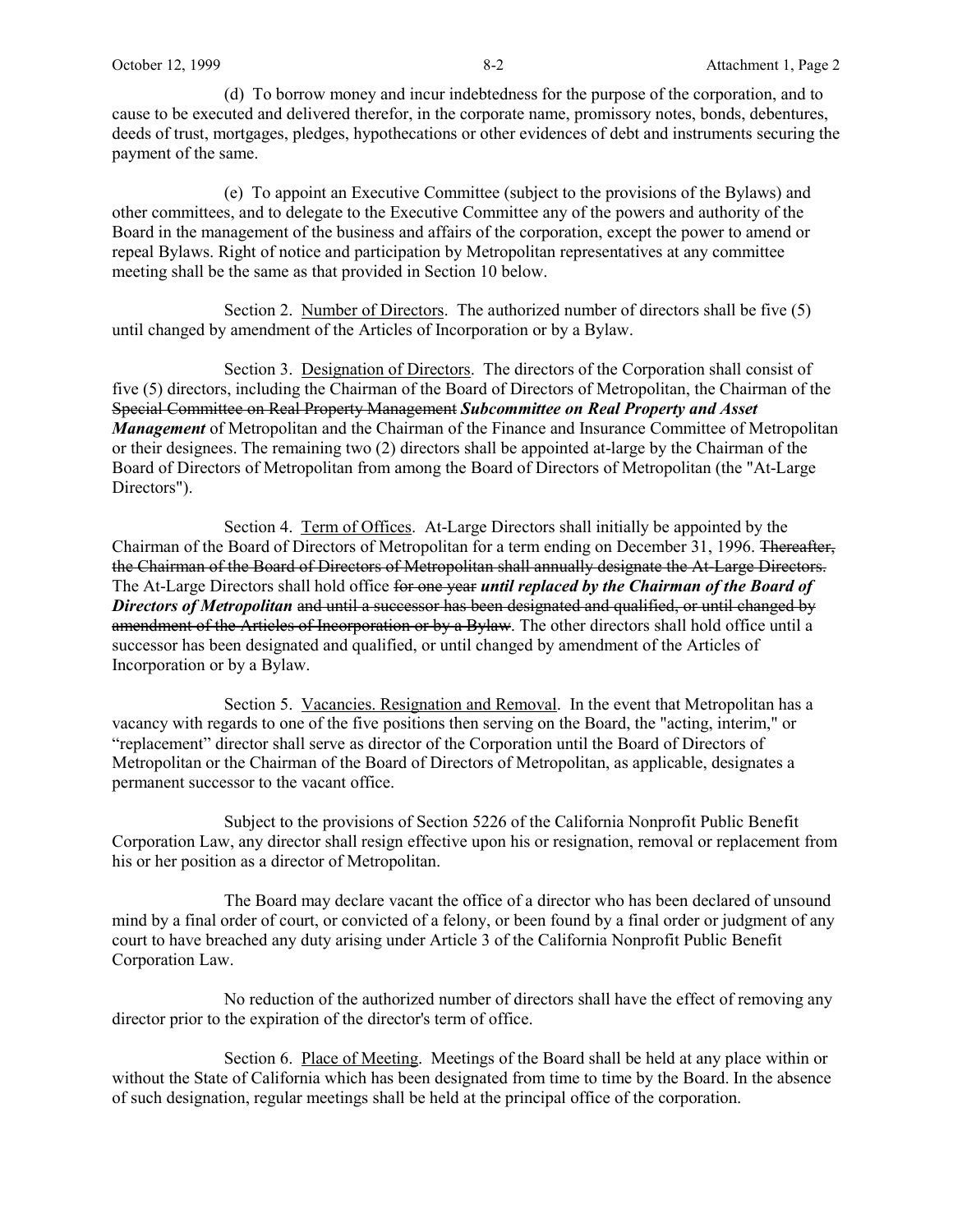Section 7. Organizational Meetings. Subject to Section 10 hereof, the Board shall hold a regular meeting each year for the purpose of organization, election of officers, and the transaction of other business.

Section 8. Other Regular Meetings. Subject to Section 10 hereof, other regular meetings of the Board shall be held on such dates and at such times as the Board shall fix by resolution.

Section 9. Special Meetings. Special meetings of the Board for any purpose or purposes may be called at any time by the President, any Vice-President, the Secretary or any two directors. Any person calling such meeting shall cause notice of the meeting to be given pursuant to the requirements set forth below and subject to the requirements of Section 10 hereof.

Special Meetings of the Board shall be held upon four (4) days' written notice by first class mail or forty-eight (48) hours' written notice given personally or by telex, facsimile, or other similar means of communication. Any such notice shall be addressed or delivered to each director of the corporation or as may have been given to the corporation by the director for purposes of notice or, if such address is not shown on such records or is not readily ascertainable, at the place in which meetings of the directors are regularly held. Such notice shall also be addressed and delivered to the Board of Directors of Metropolitan and to any newspaper of general circulation, radio station, or television station requesting such notice in writing. Such notice shall further be posted at least twenty-four (24) hours prior to the special meeting in a location that is freely accessible to members of the public. The call and notice shall specify the time and place of the special meeting and the business to be transacted or discussed. No other business shall be considered at such meetings.

Notice must be received at least twenty-four (24) hours before the time of the meeting. Written notice by first class mail shall be deemed to have been received on the second day following its deposit in the United States mail (unless such second day is a Sunday in which case such notice shall be deemed to be received on the following business day). Written notice other than by first class mail shall be deemed to have been received at the time it is personally delivered to the recipient or is delivered to a common carrier for transmission or actually transmitted by the person giving the notice by electronic means, to the recipient.

Section 10. Ralph Brown Act. All meetings of the Board and any committee thereof shall be called, noticed, held and conducted in accordance with the provisions of the Ralph M. Brown Act (commencing with Section 54950 of the Government Code of the State of California).

Section 11. Quorum. A majority of the authorized number of directors constitutes a quorum of the Board for the transaction of business, except to adjourn as provided in Section 13 of this Article III. Every act or decision done or made by a majority of the directors present at a meeting duly held at which a quorum is present shall be regarded as the act of the Board, unless a greater number be required by law or by the Articles of Incorporation, except as provided in the next sentence. A meeting at which a quorum is initially present may continue to transact business notwithstanding the withdrawal of directors, if any action taken is approved by at least a majority of the required quorum for such meeting.

Section 12. Waiver of Notice. Notice of a meeting need not be given to any director who signs a waiver of notice or a written consent to holding the meeting or an approval of the minutes thereof, whether before or after the meeting, or who attends the meeting without protesting, prior thereto or at its commencement, the lack of notice to such director. All such waivers, consents, and approvals shall be filed with the corporate records or made a part of the minutes of the meetings.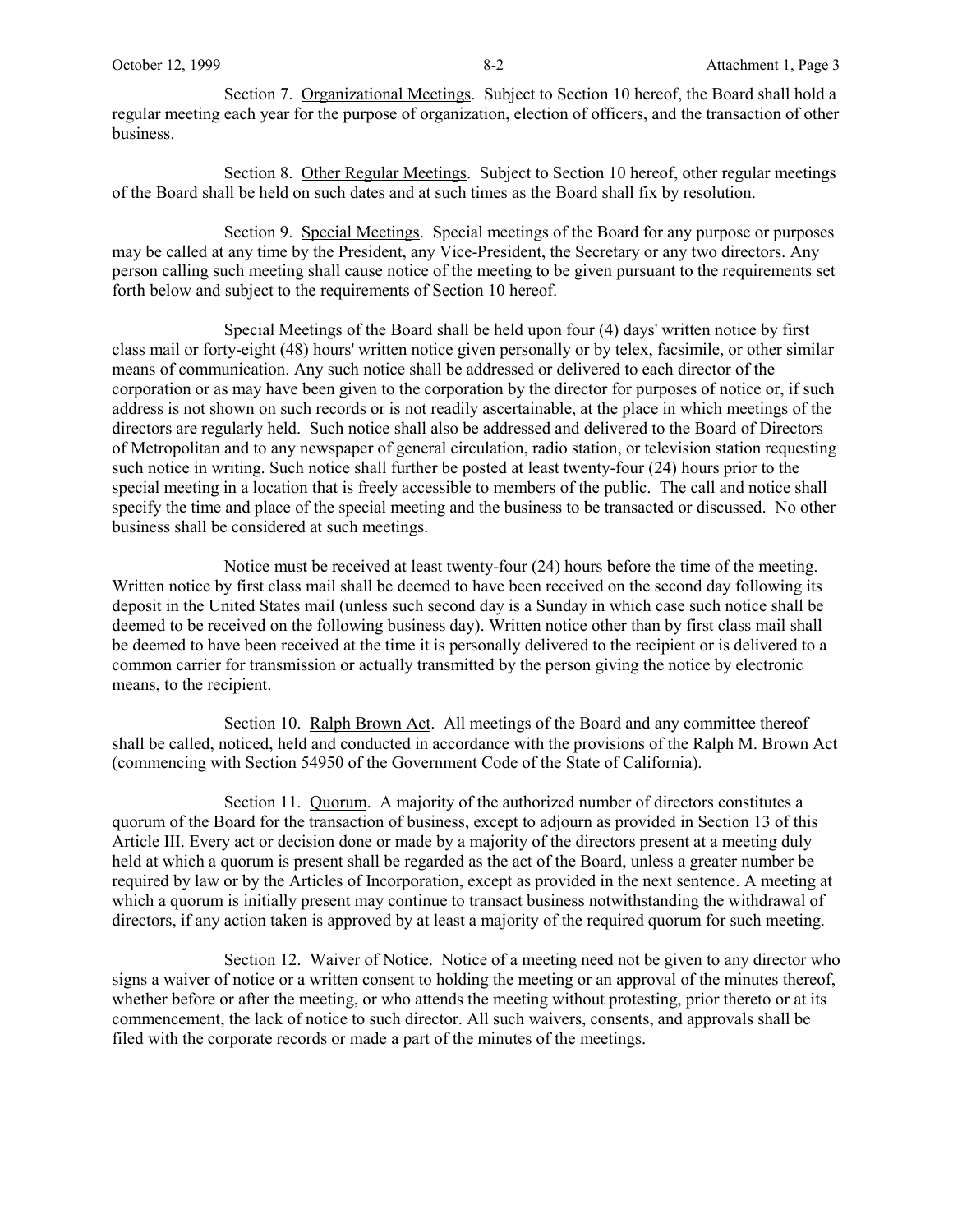Section 14. Rights of Inspection. Every director and every member of the Board of Directors of Metropolitan shall have the absolute right at any reasonable time to inspect and copy all books, records and documents of every kind and to inspect the physical properties of the corporation. Agendas of public meetings or other documents or writings distributed for discussion or consideration at a public meeting shall be disclosable to the public upon request without delay subject to the provisions of the Public Records Act (commencing with Section 6250 of the Government Code of the State of California).

Section 15. Committees. The Board may appoint one or more committees, each consisting of two or more directors, and delegate to such committees any of the authority of the Board except with respect to:

(a) The approval of any action for which the California Nonprofit Public Benefit Corporation Law also requires approval of the members or approval of a majority of all members (such limitation of committee action shall apply whether or not the corporation has members);

(b) The filling of vacancies on the Board or in any committee;

(c) The amendment or repeal of Bylaws or the adoption of new Bylaws;

(d) The amendment or repeal of any resolution of the Board which by its express terms is not so amenable or repealable; or

(e) The appointment of other committees of the Board of the members thereof.

Any such committee must be created, and the members thereof appointed, by resolution adopted by a majority of the authorized number of directors then in office, provided a quorum is present, and any such committee may be designated an Executive Committee or by such other name as the Board shall specify. The Board may appoint, in the same manner, alternate members of any committee who may replace any absent member at any meeting of the committee. The Board shall have the power to prescribe the manner in which proceedings of any such committees shall be conducted. In the absence of any such prescription, such committee shall have the power to prescribe the manner in which its proceedings shall be conducted. Unless the Board or such committee shall otherwise provide, the regular and special meetings and other actions of any such committee shall be governed by the provisions of this Article III applicable to meetings and actions of the Board. Minutes shall be kept of each meeting of each committee.

Section 16. Fees and Compensation. Directors and members of committees shall not receive compensation for their services; provided, however, directors and members of committees may be reimbursed for expenses, as may be fixed or determined by the Board and ratified by the Board of Directors of Metropolitan.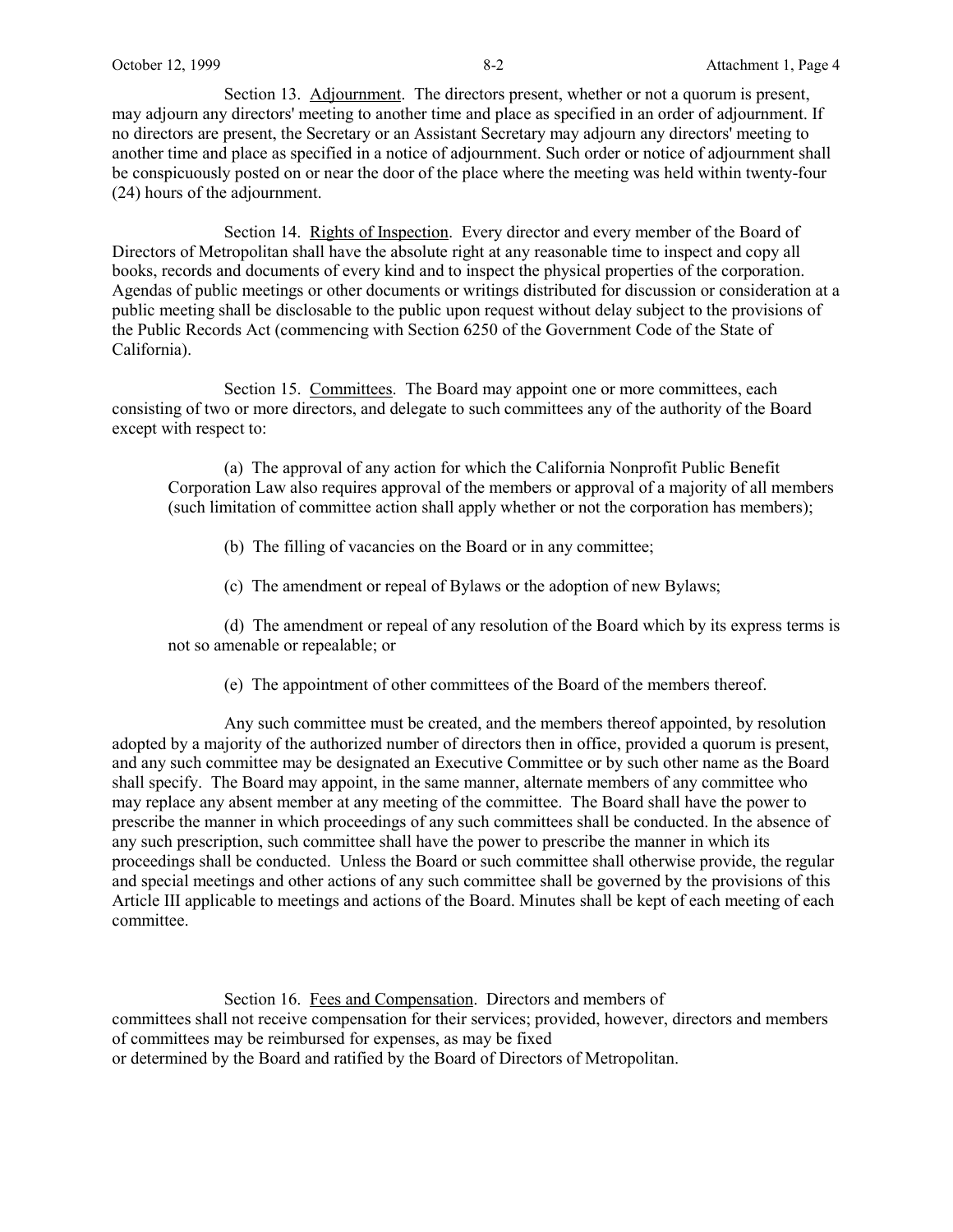## ARTICLE IV. OFFICERS.

Section 1. Officers. The officers of the corporation shall be a President, a Secretary and a Treasurer. The corporation may also have, at the discretion of the Board, a Chairman of the Board, one or more Vice Presidents, one or more Assistant Secretaries, one or more Assistant Treasurers, and such other officers as may be elected or appointed in accordance with the provisions of Section 3 of this Article IV. Any number of offices may be held by the same person except as provided in the Articles of Incorporation or in these Bylaws and except that neither the Secretary nor the Treasurer may serve concurrently as the President or Chairman of the Board.

Section 2. Election. The officers of the corporation, except such officers as may be elected by or appointed in accordance with the provisions of Section 3 or Section 5 of this Article IV, shall be chosen annually by, and shall serve at the pleasure of, the Board, and shall hold their respective offices until their resignation, removal; or other disqualification from service, or until their respective successors shall be elected.

Section 3. Subordinate Officers. The Board may elect, and may empower the President to appoint, such other officers, who need not be directors of the corporation, as the business of the corporation may require, each of whom shall hold office for such period, have such authority and perform such duties as are provided in these Bylaws or as the Board may from time to time determine.

Section 4. Removal and Resignation. Any officer may be removed, either with or without cause, by the Board at any time or, except in the case of an officer chosen by the Board, by any officer upon whom such power of removal may be conferred by the Board. Any such removal shall be without prejudice to the rights, if any, of the officer under any contracts of employment of the officer.

Any officer may resign at any time by giving written notice to the corporation, but without prejudice to the rights, if any, of the corporation under any contract to which the officer is a party. Any such resignation shall take effect at the date of the receipt of such notice or at any later time specified therein and, unless otherwise specified therein, the acceptance of such resignation shall not be necessary to make it effective.

Section 5. Vacancies. A vacancy in any office because of death, resignation, removal, disqualification, or any other cause shall be filled in the manner prescribed in these Bylaws for regular election or appointment to such office, provided that such vacancies shall be filled as they occur and not on an annual basis.

Section 6. Chairman of the Board. The Chairman of the Board, if there shall be such an officer, shall, if present, preside at all meetings of the Board and exercise and perform such other powers and duties as may be from time to time assigned by the Board.

Section 7. President. Subject to such powers, if any, as may be given by the Board to the Chairman of the Board, if there be such an officer, the President is the general manager and chief executive officer of the corporation and has, subject to the control of the Board, general supervision, direction and control of the business and officers of the corporation. In the absence of the Chairman of the Board, or if there be none, the President shall preside at all meetings of the Board. The President has the general powers and duties of management usually vested in the office of president and general manager of a corporation and such other powers and duties as may be prescribed by the Board.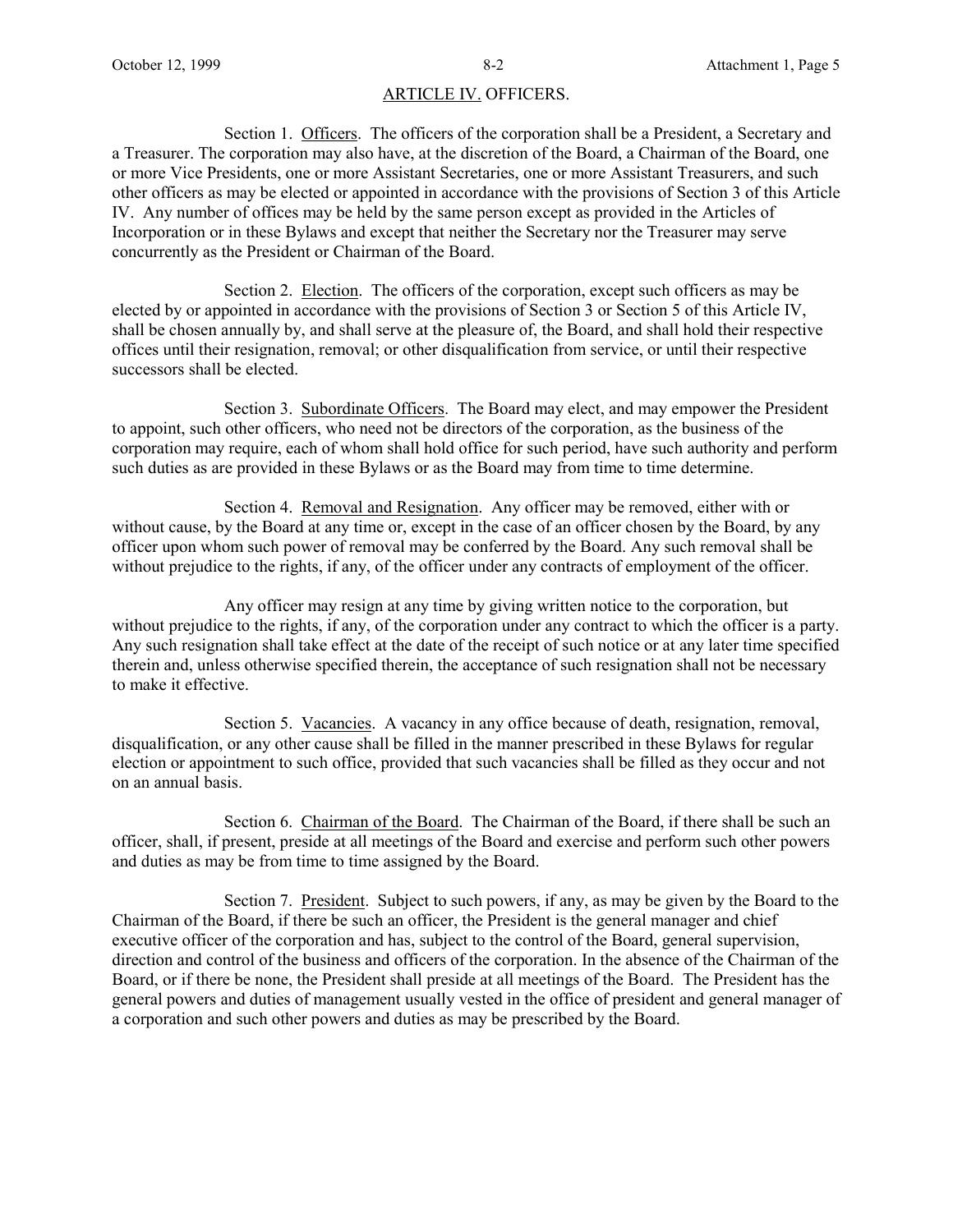Section 8. Vice Presidents. In the absence or disability of the President, the Vice Presidents, if any be appointed, in order of their rank as fixed by the Board or, if not ranked, the Vice President designated by the Board, shall perform all the duties of the President and, when so acting, shall have all the powers of, and be subject to all the restrictions upon, the President. The Vice Presidents shall have such other powers and perform such other duties as from time to time may be prescribed for them respectively by the Board.

Section 9. Secretary. The Secretary shall keep or cause to be kept, at the principal office or such other place as the Board may order, a book of minutes of all meetings of the Board and its committees, with the time and place of holding, whether regular or special, and if special, how authorized, the notice thereof given, the names of those present at Board and committee meetings, and the proceedings thereof. The Secretary shall keep, or cause to be kept, at the principal office in the State of California the original or a copy of the corporation's Articles of Incorporation and Bylaws, as amended to date.

The Secretary shall give, or cause to be given, notice of all meetings of the Board and any committees thereof required by these Bylaws or by law to be given, shall keep the seal of the corporation in safe custody, and shall have such other powers and perform such other duties as may be prescribed by the Board.

Section 10. Treasurer. The Treasurer is the chief financial officer of the corporation and shall keep and maintain, or cause to be maintained, adequate and correct accounts of the properties and business transactions of the corporation. The books of account shall at all times be open to inspection by any director.

The Treasurer shall deposit all moneys and other valuables in the name and to the credit of the corporation with such depositories as may be designated by the Board. The Treasurer shall disburse the funds of the corporation as may be ordered by the Board, shall render to the President and the directors, whenever they request it, an account of all transactions as Treasurer and of the financial condition of the corporation, and shall have such other powers and perform such other duties as may be prescribed by the Board.

## ARTICLE V. OTHER PROVISIONS.

Section 1. Endorsement of Documents: Contracts. Subject to the provisions of applicable law, any note, mortgage, evidence of indebtedness, contract, conveyance or other instrument in writing and any assignment or endorsement thereof executed or entered into between the corporation and any other person, when signed by the President or any Vice President and the Secretary or any Assistant Secretary of the corporation shall be valid and binding on the corporation in the absence of actual knowledge on the part of the other person that the signing officers had no authority to execute the same. Any such instruments may be signed by any other person or persons and in such manner as from time to time shall be determined by the Board, and, unless so authorized by the Board, no officer, agent or employee shall have any power or authority to bind the corporation by any contract or engagement or to pledge its credit or to render it liable for any purpose or amount.

Section 2. Representation of Shares of Other Corporations. The President or any other officer or officers authorized by the Board or the President are each authorized to vote, represent and exercise on behalf of the corporation all rights incident to any and all shares of any other corporation or corporations standing in the name of the corporation. The authority herein granted may be exercised either by any such officer in person or by any other person authorized so to do by proxy or power of attorney duly executed by said officer.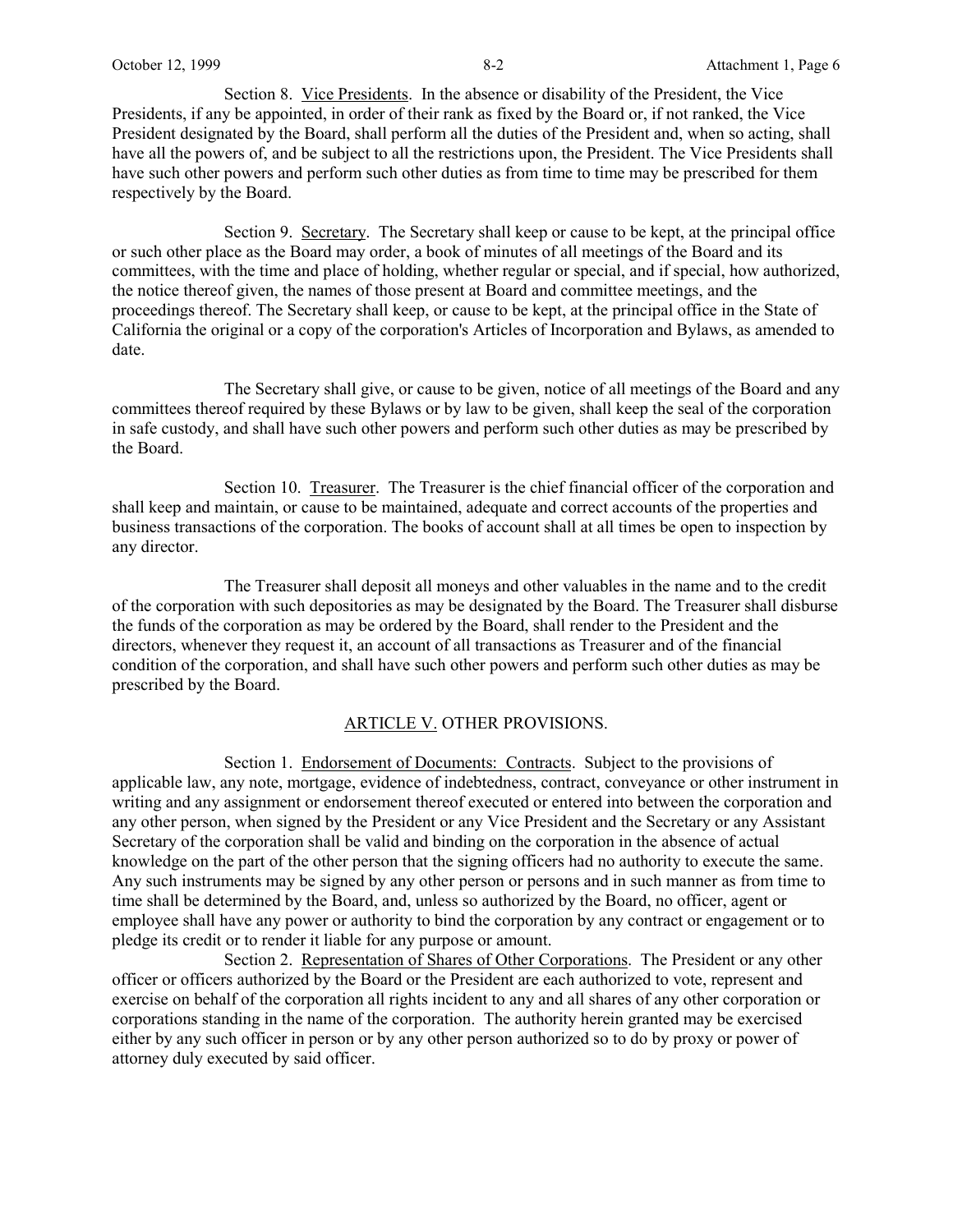Section 3. Indemnification. The Corporation shall, to the maximum extent permitted by the California Nonprofit Public Benefit Corporation Law, and in accordance with that law, indemnify each of its agents against expenses, judgments, fines, settlements and other amounts actually and reasonably incurred in connection with any proceeding arising by reason of the fact any such person is or was an agent of the corporation. For purposes of this section, an "agent" of the corporation includes any person who is or was a director, officer, employee or other agent of the corporation and is or was acting within the scope of his or her employment or his or her designated or reasonably implied responsibilities.

Section 4. Construction and Definitions. Unless the context otherwise requires, the general provisions, rules of construction and definitions contained in the General Provisions and Definitions of the California Nonprofit Corporation Law and in the California Nonprofit Public Benefit Corporation Law shall govern the construction of these Bylaws.

## ARTICLE VI. NOTICE AND REPORTNG TO METROPOLITAN.

Section 1. Notice of Meetings. Notice of all meetings of the Board, and any committees thereof, shall be given to the Board of Directors of Metropolitan in writing in the same manner as notices are given to the directors of the corporation. Notices shall be directed to the Board of Directors of The Metropolitan Water District of Southern California, 350 South Grand Avenue, Los Angeles, CA 90071 *700 N. Alameda St., Los Angeles, CA 90012*, Attention: Executive Secretary. Failure to give such notice shall not in any way invalidate any action taken by the Board at any such meeting.

Section 2. Participation of the Board of Directors of Metropolitan. Members or their designees of the Board of Directors of Metropolitan shall have the right to attend meetings of the Board, and committees thereof, and to make recommendations thereto.

Section 3. Quarterly Reports to Metropolitan. The corporation shall provide to the Board of Directors of Metropolitan a report of the corporation on a quarterly basis *if warranted by activity*. Such report shall describe such matters as, but not be limited to, the status of the financial affairs of the corporation, including the status of any existing or proposed obligations or contractual arrangements of the corporation, the status of the operations and management of the corporation's facilities and assets, the proposed transfer or encumbrance of any of the corporation's facilities or assets, the activities of any committee of the corporation, and the status of any vacancies on the Board or in any committee.

## ARTICLE VII. EMERGENCY PROVISIONS.

In the case of an emergency situation involving matters upon which prompt action is necessary due to the disruption or threatened disruption of public facilities, the Board may hold an emergency meeting without complying with the notice and posting requirements for special meetings set forth in Article II, Section 9 hereof. Such emergency meeting may be called by a director or an officer and notice need be given only to such of the directors, officers or members of the committee, as the case may be, as it may be feasible to reach at the time and by such means as may be feasible at the time including, without limitation, publication or radio.

The director or directors in attendance at the meeting of the Board, and the member or members of the Executive Committee, if any, in attendance at the meeting of the committee, shall constitute a quorum. If none is in attendance at the meeting, the officers or other persons designated on a list approved by the Board before the emergency, all in such order of priority and subject to such conditions and for such period of time (not longer than reasonably necessary after the termination of the emergency) as may be provided in the resolution approving the list, shall, to the extent required to provide a quorum at any meeting of the Board or of the Executive Committee, be deemed directors or members of the committee, as the case may be, for such meeting.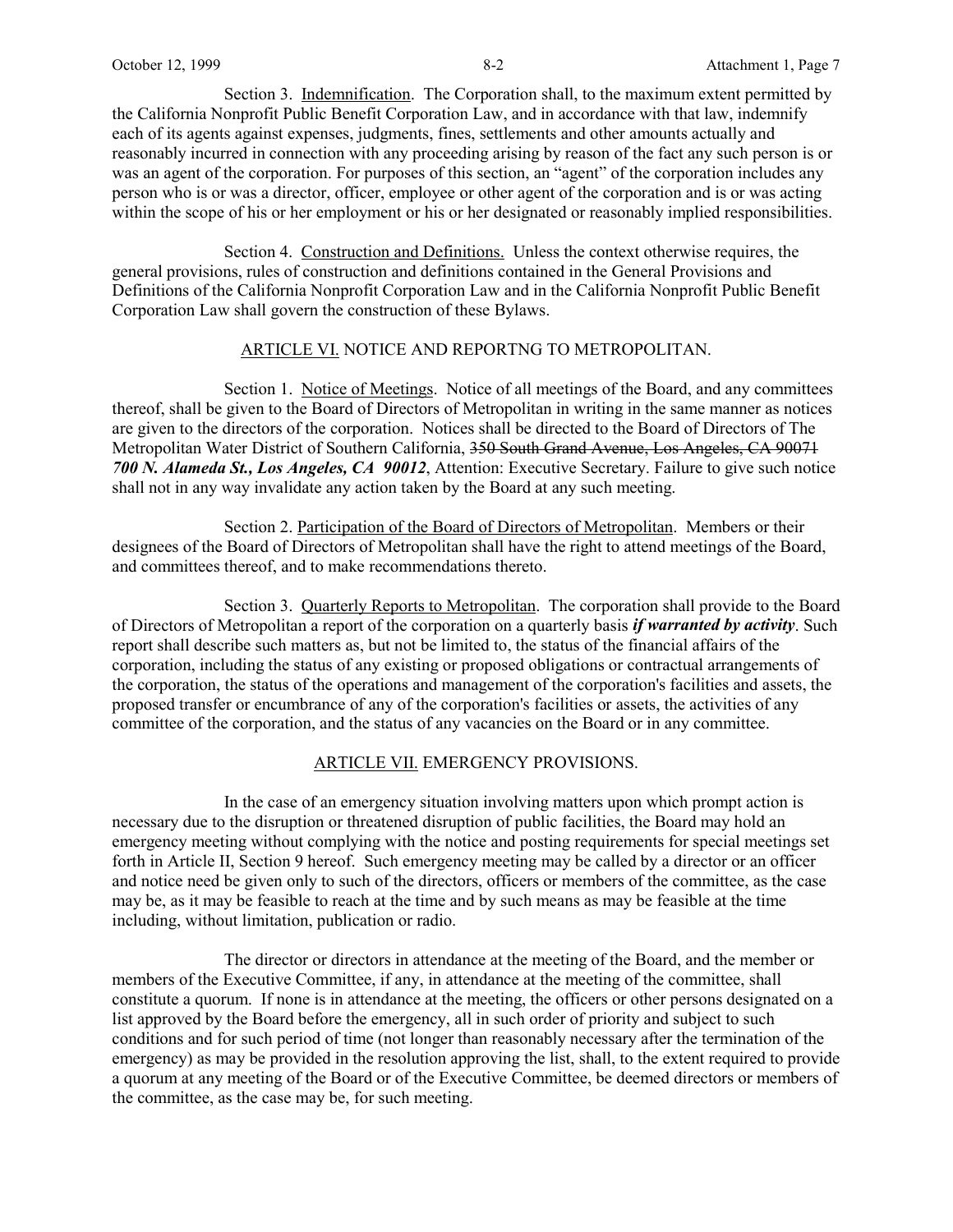The Board, either before or during any such emergency, may provide, and from time to time modify, lines of succession in the event that during such emergency any or all officers or agents of the corporation shall for any reason be rendered incapable of discharging their duties. The Board, either before or during any such emergency, may, effective in the emergency, change the principal office or designate several alternative offices or authorize the officers to do so.

### ARTICLE VIII. AMENDMENTS.

Except as otherwise provided by the Articles of Incorporation or Bylaws, new Bylaws may be adopted or these Bylaws may be amended or repealed by the Board; provided, however, that these Bylaws shall not be amended or repealed without the consent of the Board of Directors of Metropolitan.

APPROVED AS TO FORM:

N. GREGORY TAYLOR GENERAL COUNSEL

By.

Jeffrey Kightlinger Deputy General Counsel